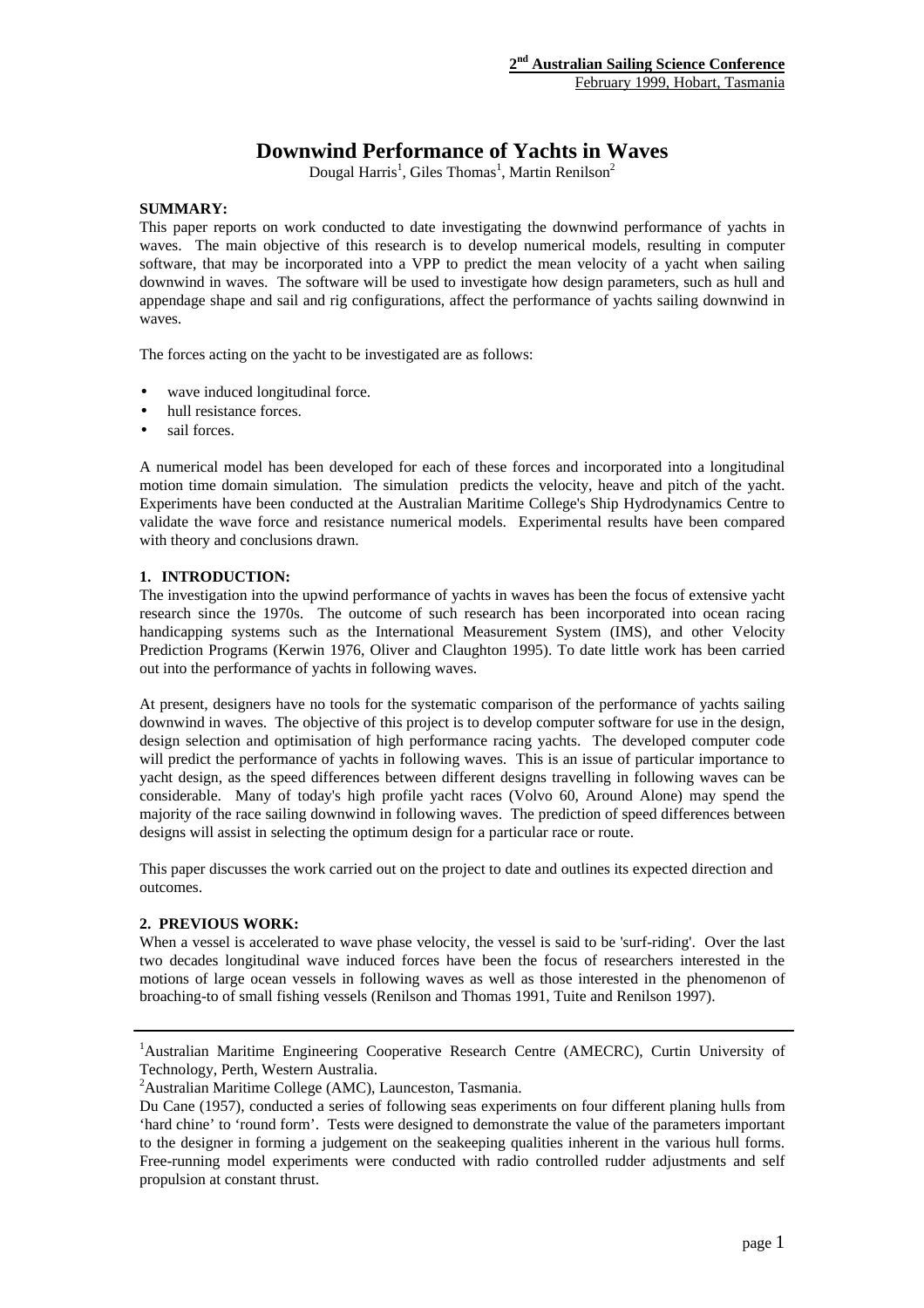Grim (1962) devised an experimental technique for the measurement of wave induced surging force in captive model experiments, using a quasi-static assumption. He carried out a number of experiments, at or close to wave celerity, to build a picture of the vessel's surging behaviour in all phases of a wave.

DeSaix (1968) performed a series of tests on two separate hull forms to determine the relative importance of hull parameters on surf riding ability. The tests were conducted in the free to surge condition so the relative surfing abilities of each hull could be compared.

Letcher (1977) suggested the surfing performance of a yacht could be determined from a series of flat water experiments while varying ballast conditions.

Sclavounos and Nakos (1993) developed a 3 dimensional panel method for determining the motions of ships in a sea way. This code (the Swan code) was later modified to account for 'non-linearities' introduced when trying to predict the performance of yachts in a following seaway. Falsone (1997) conducted a series of model experiments to verify results of the Swan code. Tests were conducted with the model fixed in surge and varying encounter frequency and appeared to agree with results obtained by Sclavounos and Nakos (1993). Analysis revealed that for wave lengths greater than approximately two hull lengths (for encounter frequencies ranging from 0.192 to 0.203) the added resistance due to a following seaway is negative, and as the wave length increases above five hull lengths the resistance converges to the still water resistance.

Kan (1990) formulated an expression for the longitudinal wave force using the Froude-Krylov hypothesis in the horizontal direction and linear wave theory. Using this hypothesis it was possible to identify critical vessel speeds and wave steepnesses that would lead to surf-riding. The theory was verified with free running, remote controlled model experiments.

Thomas and Renilson (1991) carried out model experiments of three different hull forms of a typical fishing vessel in following waves. The wave force was found to be a function of the vessel position in the wave at low encounter frequencies. The assumption that wave force is dependent on wave position only for low encounter frequencies is termed the "quasi-static" assumption. A method to predict the maximum wave force as a function of the wave steepness and midship area coefficient was proposed. The variation of longitudinal wave force with wave height was found to be approximately linear.

Keuning *et. al.* (1993) carried out similar experiments to Thomas and Renilson on three yacht hull forms from the Delft Systematic Series. Experiments were conducted at various wave lengths and steepnesses and compared with theory. The theory was calculated using the Froude-Krylov hypothesis using two different methods: i) integrating to the calm water line and ii) integrating over the instantaneous wetted surface area and taking into account sinkage and trim due to the high forward speeds. It was found that the second method resulted in better agreement with the experimental results.

Tuite and Renilson (1997) carried out captive model experiments and developed simulation software to identify surf riding and broaching zones as a function of wave steepness and heading angle for the 21m Success class trawler. The simulation software included the effect of forces induced by wave, wind, propeller, rudder and hull. The simulation involved a six degree of freedom time-domain non-linear mathematical model. Initial conditions for each simulation were found to have a significant effect on the simulation outcome and thus a method based on phase-plane and time-domain analysis was proposed. Simulations were carried out varying design parameters such as KG, draft, beam and rudder size to determine their effect on surf-riding ability and controllability (and hence likelihood of broaching-to).

# **3. OBJECTIVES**

The objective of this research is to develop a numerical model for the prediction of downwind performance of yachts in waves. Two of the modules of the proposed numerical model have been validated by experiment and the results are presented in this paper.

The first set of experiments set out to verify the calm water resistance model. The second group of experiments were conducted to determine whether a numerical model, based on the Froude-Krylov theory and quasi-static assumption, would be appropriate to predict the relative wave forces on different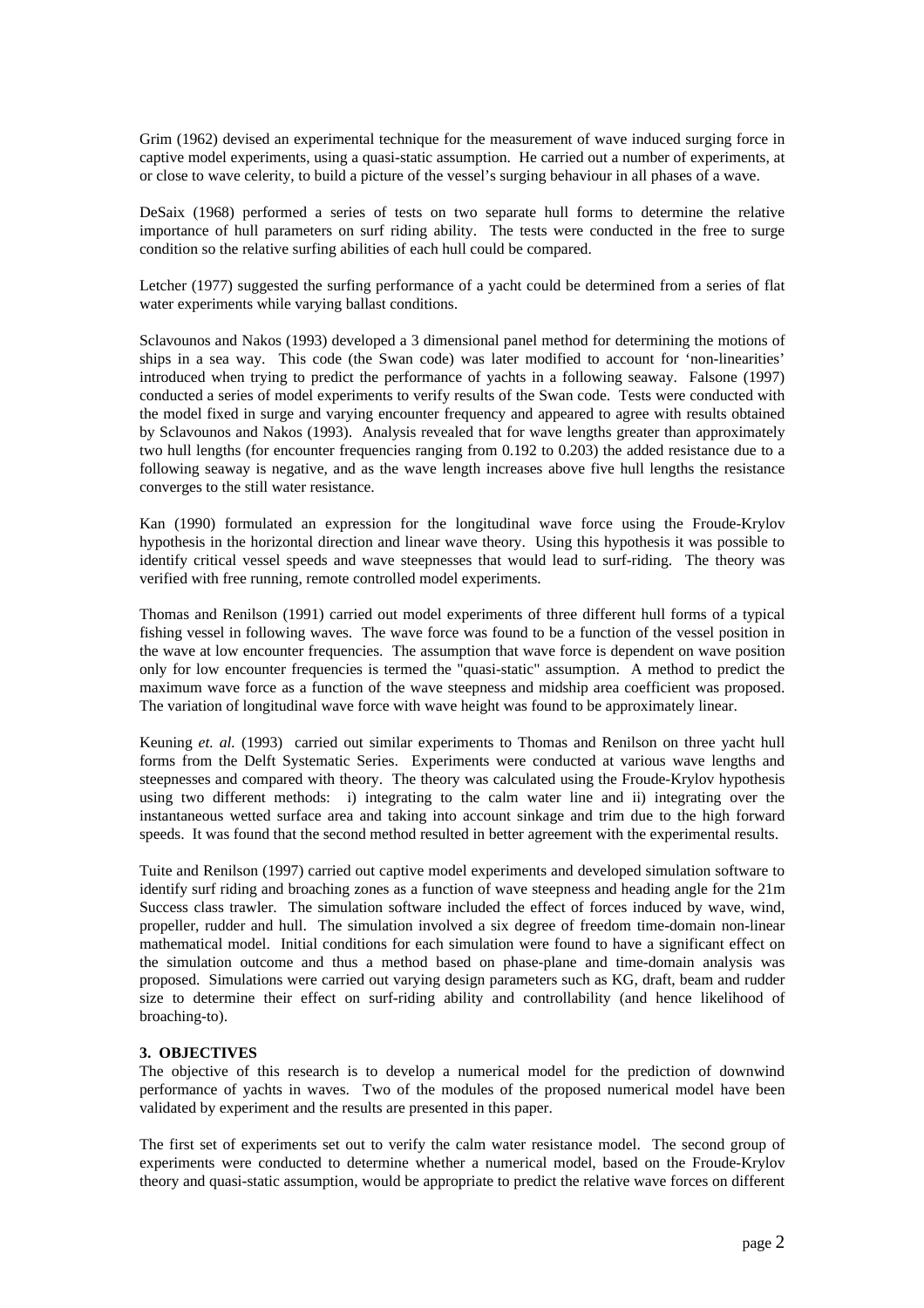yacht hull forms in following waves. It was decided to conduct a similar set of test to that of Thomas and Renilson and Keuning *et. al.*

#### **4. NUMERICAL MODEL**

To predict the performance of a yacht operating in following waves a numerical model of the yacht's response to external forces and moments is being developed.

The present model takes into account forces induced by sails, hull and waves. These are resolved to obtain a total force. Using Newton's second law, the force is applied over a specified time interval (0.1 seconds), the resultant acceleration is used to determine the new velocity, position in wave and relative wind velocities.

Fig.1 indicates the coordinate system being employed:



The longitudinal equation of motion adopted for the numerical model is shown below:

$$
(m - X_u) \cdot \dot{u} = X_x(\mathbf{x}) + R(u) + T(V_{wa}, \mathbf{q}_a)
$$

where  $X_{\xi}$  is the longitudinal wave force which is dependent on the yacht's non-dimensional position in the wave, ξ; R is the resistance force and is dependent on the yacht velocity, u; and T is the thrust provided by the sails and is dependent on the apparent wind velocity,  $V_{wa}$ , and relative wind angle,  $\theta_{a}$ .

A method for calculation of calm water resistance has been extensively studied both experimentally and theoretically at Delft University of Technology (Gerritsma et al. 1992, Keuning et. al. 1998). Computer code has been developed to calculate the upright calm water resistance according to Gerritsma *et. al.* (1992).

The input parameters to the computer code are canoe body hull offset table; waterline length; canoe body draft; keel wetted surface area and mean chord length; and rudder wetted surface area and mean chord length. The total resistance is calculated from the addition of the residuary resistance and frictional resistance (ITTC 1957):

$$
R_t = R_r + R_f
$$

The residuary resistance is determined analytically using a polynomial equation with hull form geometry coefficients as variables (Gerritsma 1991):

$$
R_r / \Delta_c \times 10^3 = A_0 + A_1 C_p + A_2 C_p^2 + A_3 L C B + A_4 (L C B)^2 + A_5 B_{W L} / T_c + A_6 L_{W L} / \nabla^{1/3}
$$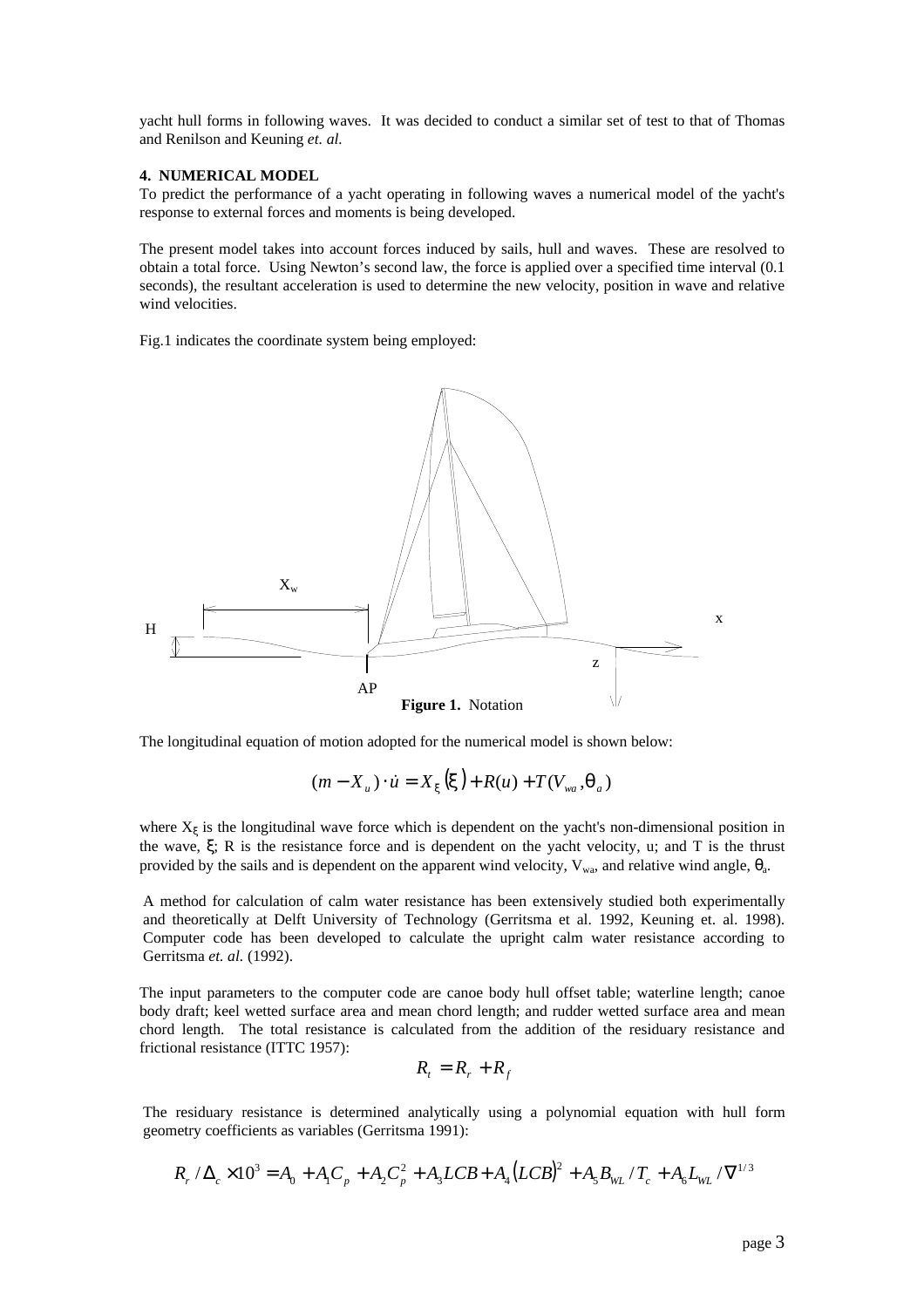The coefficients  $A_0 - A_6$  are given in tabular form as a function of Froude number.

The frictional resistance for yachts is calculated by adding the contributions from keel, rudder and canoe body:

$$
R_f = 1/2ru^2(S_cC_{Fc} + S_kC_{Fk} + S_rC_{Fr})
$$

where  $S_c$ ,  $S_k$  and  $S_r$  are the wetted surface areas of the canoe body, the keel and the rudder respectively. The terms  $C_{Fc}$ ,  $C_{fk}$  and  $C_{Fr}$  are the corresponding frictional resistance coefficients. These coefficients are calculated accordingly using the ITTC (1957) formulation:

$$
C_F = \frac{0.075}{\left(\log R_n - 2\right)^2}
$$

where Reynolds numbers are determined separately for canoe body, keel and rudder:

$$
R_{nc} = \frac{0.7 \times V \times L_{WL}}{n}
$$

$$
R_{nk} = \frac{V \times \overline{C}_k}{n}
$$

$$
R_{nr} = \frac{V \times \overline{C}_r}{n}
$$

and  $C<sub>r</sub>$  and  $C<sub>k</sub>$  are the average chord length of the rudder and keel.

The average length for a typical profile of the canoe body of a yacht is defined by the ITTC as 0.7xLWL.

Wave induced forces and moments on a yacht in following waves are extremely complex. To simplify the problem a quasi-static assumption produces forces and moments as a function of the yacht's position in the wave only.

The predominant longitudinal force induced by the wave is the Froude-Krylov force. Due to the very low encounter frequency diffraction forces may be ignored. Computer code has been developed to calculate the longitudinal wave induced Froude-Krylov force, the input includes an offset table of the canoe body along with wave length, amplitude and water density.

The Froude-Krylov forces arise from the undisturbed pressure field acting on the submerged surface of the hull, given by (Umeda, 1984):

$$
X(\mathbf{x}) = -\mathbf{r} g \mathbf{z} k \int_{FP}^{AP} e^{-kd(x)} S(x) \sin k(\mathbf{x} + x) dx
$$

where  $S(x)$  is the sectional area at a distance x. Using linear seakeeping theory, the wave pressure is assumed to act up to the calm water free surface position, as the wave height is assumed to be small. The developed program at this stage calculates the force on the canoe body with no keel or rudder appendages.

Only the longitudinal force is calculated at this stage. The wave induced sway force and yaw and roll moments are somewhat more complicated to calculate as the Froude-Krylov forces are not so dominant and diffraction forces must be effectively accounted for.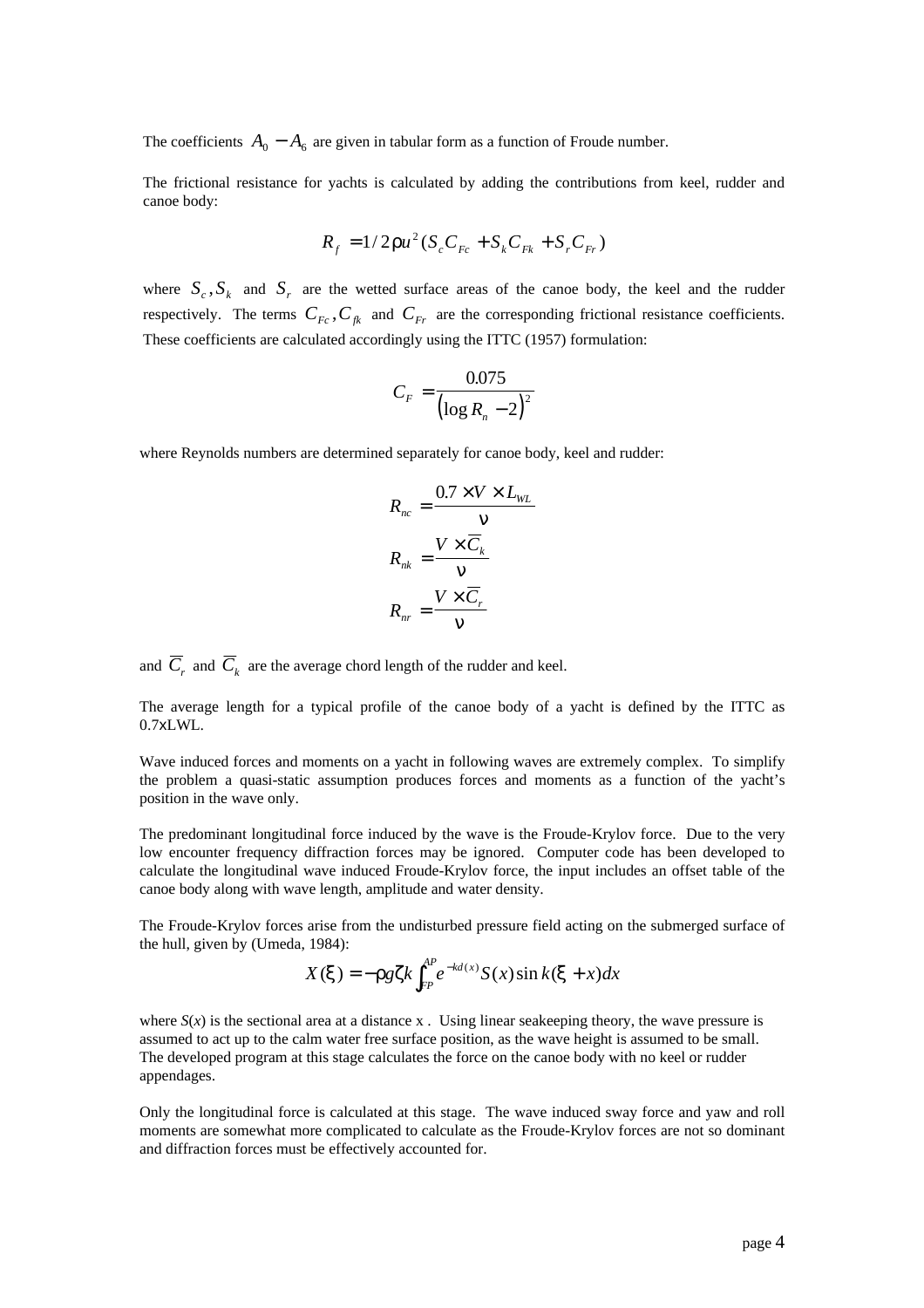A preliminary sail force model proposed by Hazen (1980) is used in the initial sail force computer code. This model, with minor alterations, is used in many VPPs, for example the IMS handicap system.

When sailing directly downwind all thrust provided from the sail is purely from drag. Hence the sail thrust is given by:

$$
T(V_{wa}) = 0.5 \cdot \boldsymbol{r}_a \cdot V_{wa}^{2} \cdot C_D
$$

where  $V_{wa}$  is the apparent wind velocity and  $r_a$  is the air density:

*Nominal Area*:  $A_N = A_F + A_M$ Area of foretriangle:  $A_F = 0.5 \cdot I \cdot J$ Area of spinnaker :  $A_{\overline{S}} = 1.15 \cdot SL \cdot J$ Area of jib :  $A_J = 0.5\sqrt{I^2 + J^2}$  · *LPG* Area of main :  $A_M = 0.5 \cdot P \cdot E$ 

Viscous Drag:

$$
C_{DP} = \frac{C_{DPM} \cdot A_M + C_{DPJ} \cdot A_J + C_{DPS} \cdot A_S}{A_N}
$$
\n
$$
\left(1.1 \cdot \left(\text{EHM} + \text{FA}\right)\right)
$$

Induced Drag:

$$
C_{DI} = C_L^2 \cdot \left(\frac{1}{p \cdot AR} + 0.005\right)
$$
\n
$$
\left(\frac{1}{p \cdot AR} + 0.005\right)
$$
\n
$$
\left(\frac{1.1 \cdot (EHM + FA)}{A_N}\right)^2
$$
\n
$$
O(\text{there gives } = \frac{(1.1 \cdot EHM)^2}{A_N}
$$

Drag of mast and topsides:

Total drag: 
$$
C_{DO} = 1.13 \cdot \frac{(B \cdot FA) + (EHM \cdot EMDC)}{A_N}
$$

$$
C_D = C_{DP} + C_{DI} + C_{DO}
$$

$$
DRAG = 0.5 \cdot \mathbf{r} \cdot V_a^2 \cdot A_N \cdot C_D
$$

when sailing directly downwind  $(**b**=180^0)$ :

Drive force: Drive force =  $LIFT \cdot \sin b + DRAG \cdot \cos b = DRAG$ 

Side force: Side force =  $LIFT \cdot \cos b - DRAG \cdot \sin b = 0$ 

Coefficients of lift,  $C_L$ , and viscous drag,  $C_D$ , are given for each of the main, jib and spinnaker sails as a function of apparent wind angle. An example output from the computer code is given in Fig. 2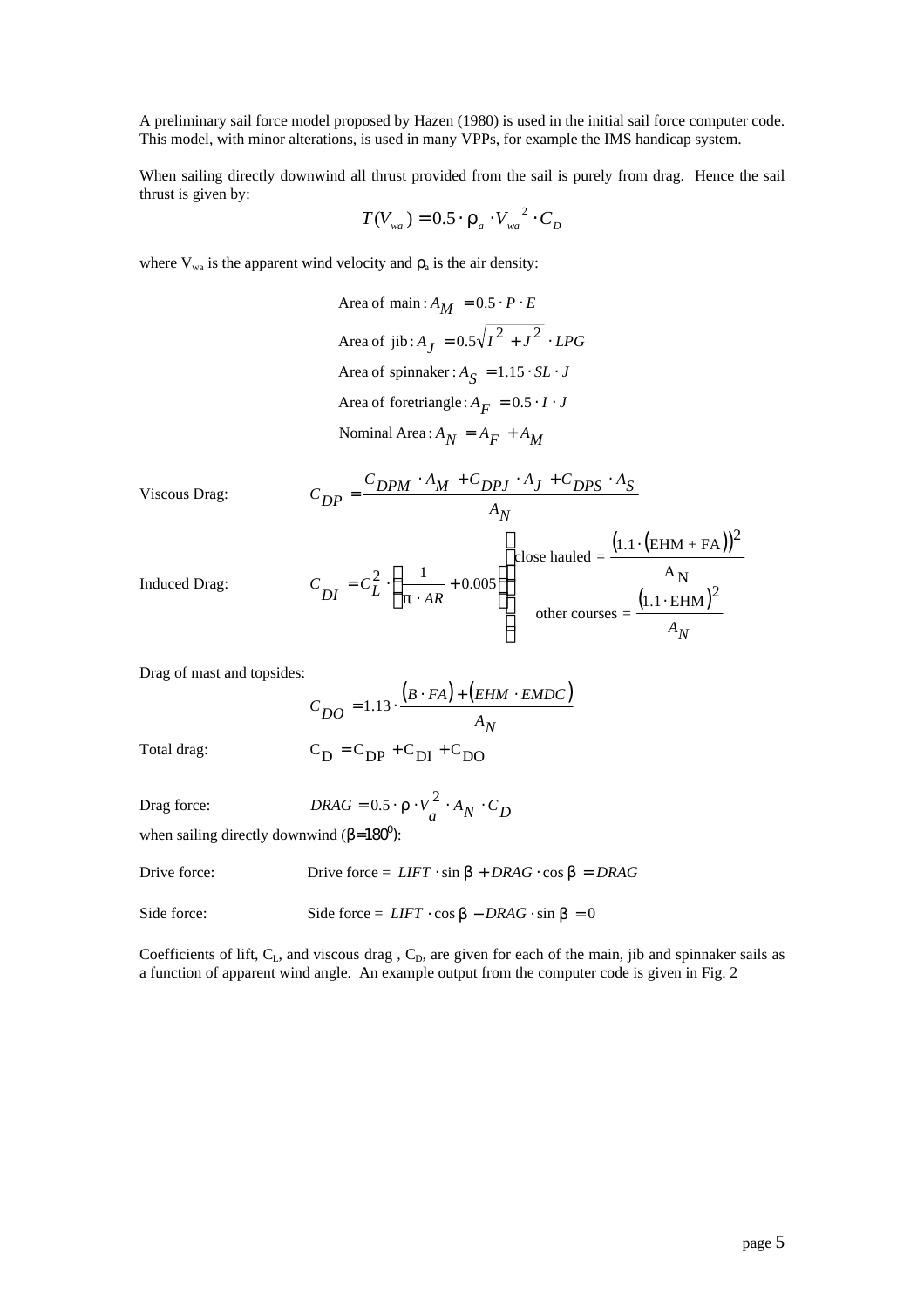

Figure 2. Sail lift and drag coefficients versus apparent wind angle.

With all the forces effectively accounted for it is possible to construct a numerical simulation. The flow chart in Fig. 3 indicates the logic:



**Figure 3.** Numerical simulation flow chart.

The two simulations combined into Fig.4 illustrate the yacht's behaviour under two different wave conditions. Both simulations begin with the same true wind velocity and at the same position in the wave, ξ=0 (AP on wave crest).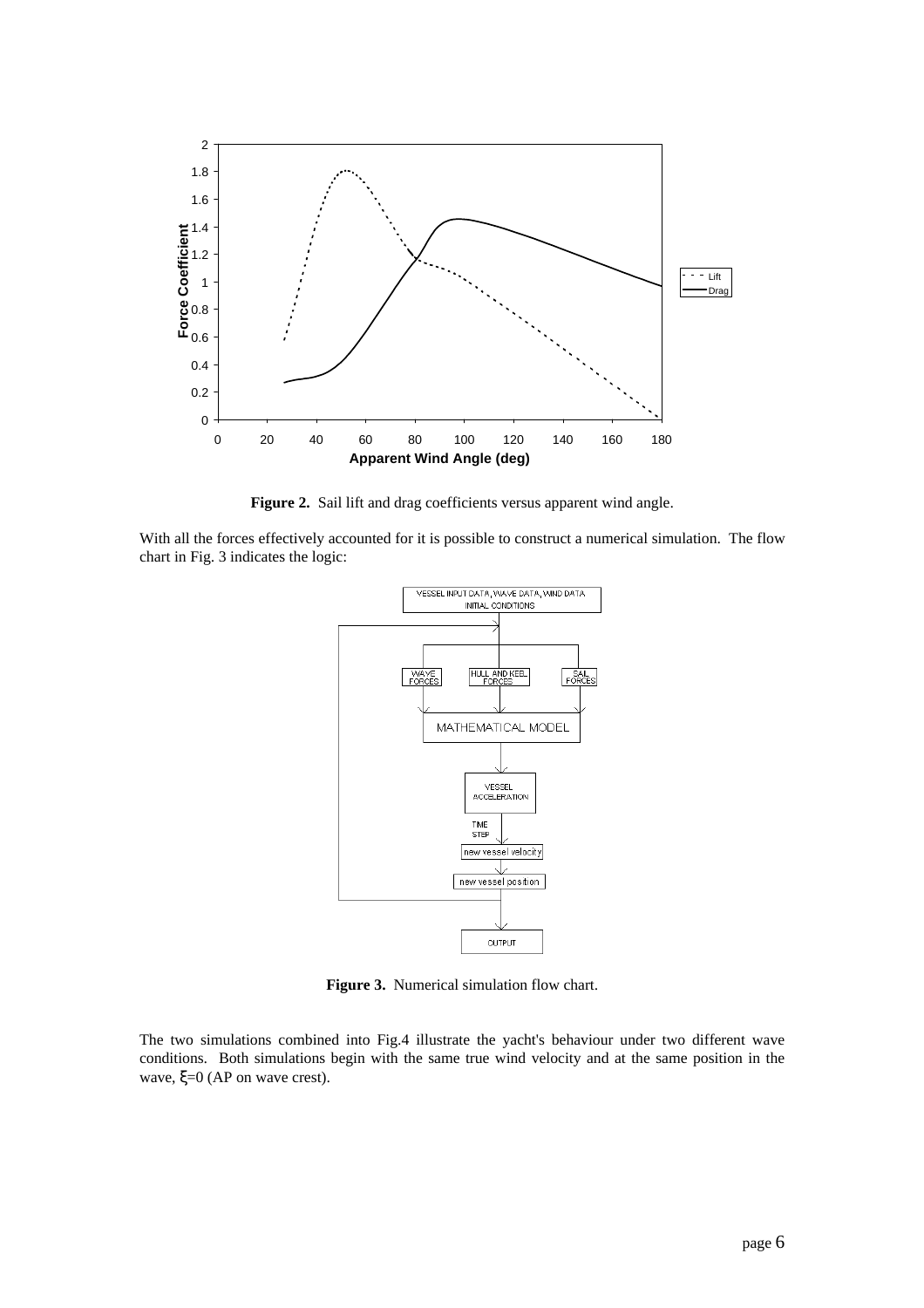

**Figure 4.** Example Simulation; AME 004,  $\lambda = 20.0$ m,  $V_w = 15$  knots

The velocity of the yacht in the wave height of 0.6m fluctuates periodically as it moves through different positions in the wave. In this case the wave is overtaking the yacht; when the yacht is travelling fastest it will be closest to wave celerity and will hence spend more time in this section of the wave.

When the wave height is increased (2.0m) the wave force is increased sufficiently to accelerate the yacht's velocity to wave celerity. In this instance the yacht's longitudinal position in the wave reaches a stable equilibrium. This is known as surf-riding. The yacht's velocity is significantly increased over its calm water velocity under the same wind conditions. Simulation results are sensitive to the vessel's initial position in the wave, therefore when comparing different simulations care must be exercised to ensure that the initial conditions are identical.

#### **5. EXPERIMENTS:**

Experiments were conducted to validate the wave force and resistance force models used in the numerical model for three different underwater hull forms. Experiments were conducted in the towing tank at the Ship Hydrodynamics Centre of the Australian Maritime College. The towing tank is 60m long, 3.5m wide and 1.5m deep. The experiments conducted were semi-captive using a dual post system with the model free to heave and pitch while being constrained in surge, sway, yaw and roll. Measurements of heave, pitch, surge force and sway force were taken. A wave probe was positioned one wave length in front of the AP to determine the model's relative position to the wave, and a stationary wave probe was used to measure the wave height and profile. The data was recorded by a PC at a sampling frequency of 100 Hz for 10 seconds.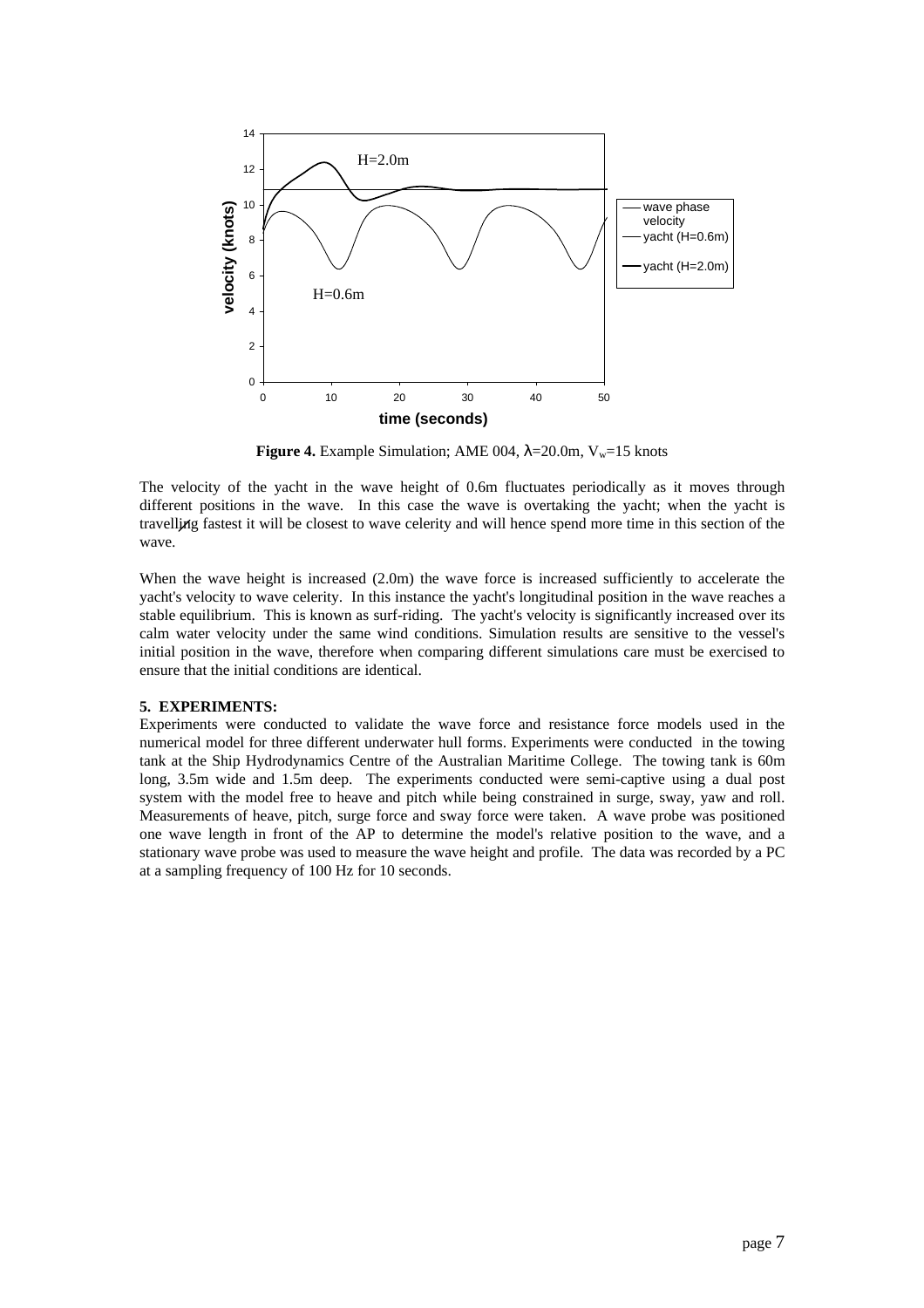The model used for experiments was the parent hull, 004, of the AME CRC systematic yacht hull series, Fig. 5.



**Figure 5.** Body plan AME 004.

Assuming deep water wave theory the maximum wave length attainable, without distortion and a water depth of 1.5m, was 3.0m. With this restriction a model length of 1.5m was chosen to allow experiments to be conducted at λ/LWL=2.0. Particulars of the full scale yacht hull form are presented in Table I.

|                       | <b>AME 004</b>    |
|-----------------------|-------------------|
| Length W.L.           | 10.0 <sub>m</sub> |
| Beam W.L.             | 2.654m            |
| Draft (canoe body)    | 0.417m            |
| Displacement          | 4.405t            |
| Prismatic Coefficient | 0.532             |
| LCB (aft of FP)       | $-5.597m$         |
| LCF (aft of FP)       | $-5.666m$         |
| <b>Model Scale</b>    | 1:6.667           |

**Table I.** Full scale AME 004 hull principle particulars

The experimental test matrix is outlined in Fig. 6.



**Figure 6.** Test matrix  $(X =$  conditions tested).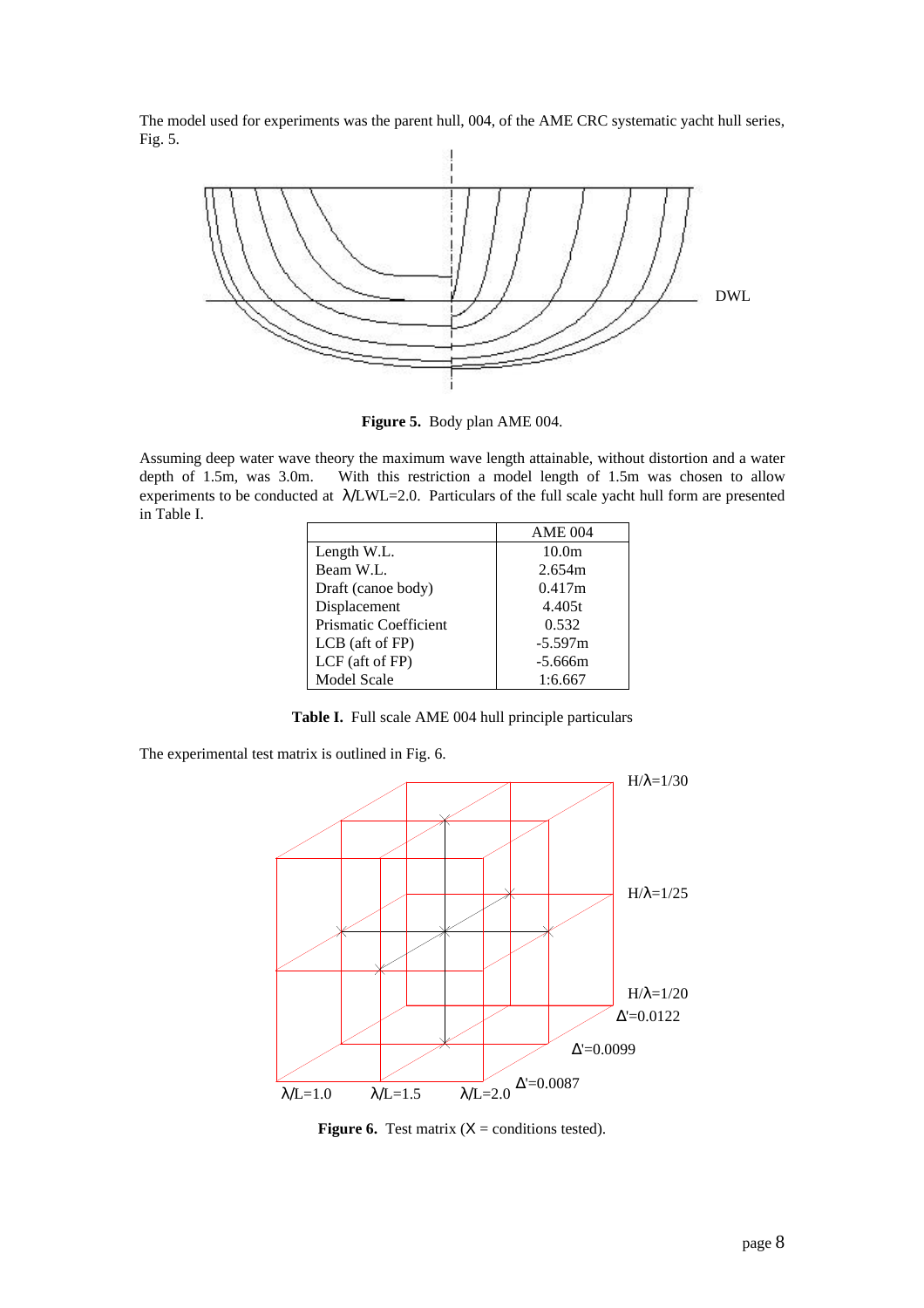#### **6. RESULTS AND DISCUSSION:**

The longitudinal wave force was determined by subtracting the calm water resistance from the overall drag measured:

$$
X_x = X_M - R(u)
$$

where  $X_M$  is the total measured force on the model and  $R(u)$  the calm water resistance. Calm water results are presented in Fig. 7 and compared with theory:



**Figure 7.** Upright Calm Water Resistance; AME 004, LWL=1.5m

As may be seen in Fig. 7 calm water resistance results compared extremely well with theory. The theory proposed by Gerritsma (1992) does not account for trimming moments induced by the sail. Initially a trimming moment was added to the model during the wave experiments, however this led to nose diving problems. Therefore no trimming moment was applied to the model during either the wave or calm water experiments. Whilst necessary from a practical standpoint, this may be assumed to be acceptable since when sailing downwind in large waves the crew weight would be moved aft and there may be considerable vertical lift from the spinnaker, therefore providing only a small net trimming moment.



**Figure 8.** Wave Force versus ξ; AME 004, Δ'=0.0099, H/λ=1/25, λ/LWL=1.5, u/Cw=0.85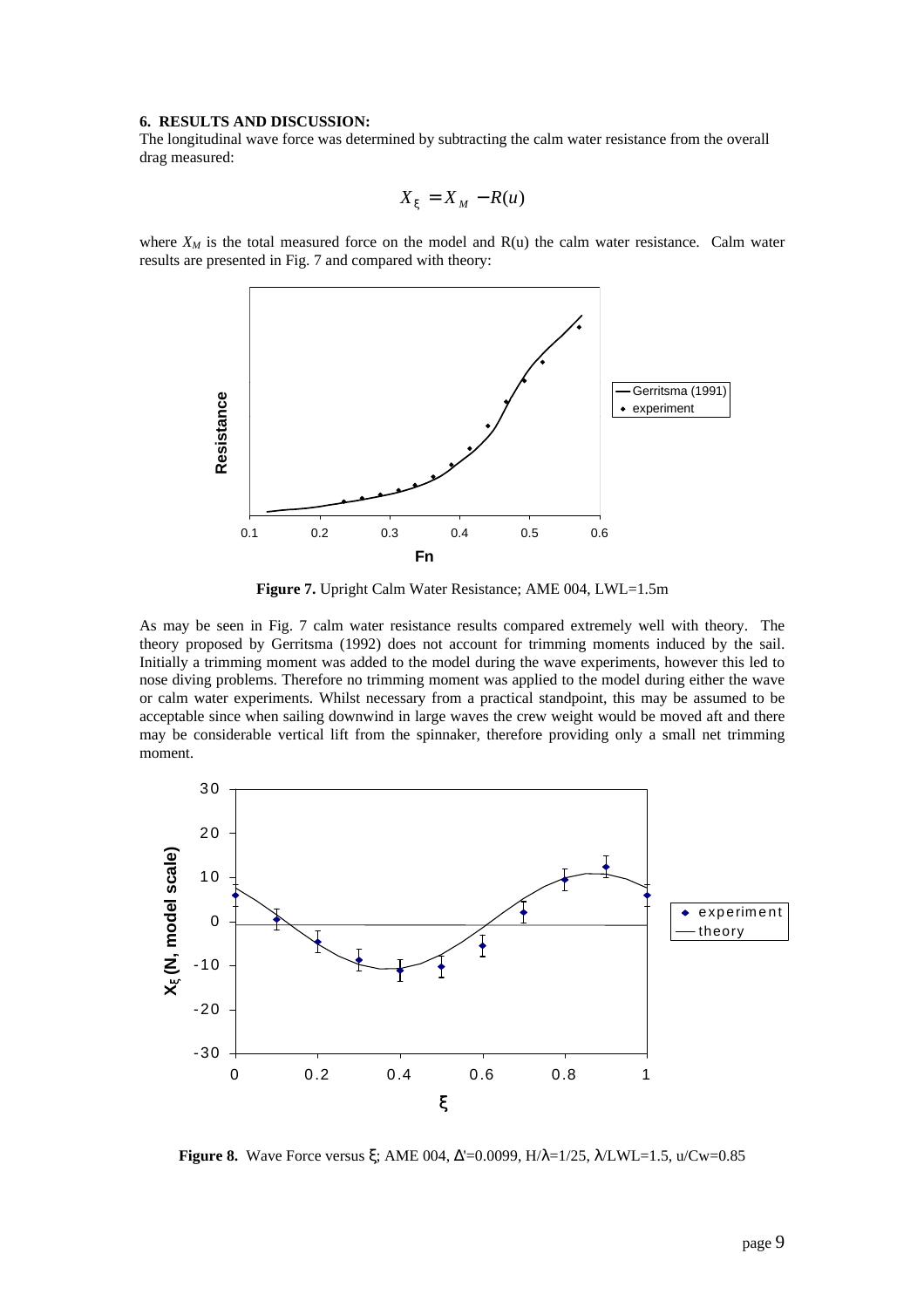Fig. 8 shows the variation of non-dimensional wave force with wave position both experimentally and theoretically. Correlation between the theory and experiment is satisfactory. Error bars on the graph indicate that 95% of the data points from the experiment lie within this region. The longitudinal wave induced force is periodic over the wave length and the peak force occurs when the yacht is on the front face of the wave  $(\xi)$ .

The first tests conducted were for a range of encounter frequencies to validate the quasi-static assumption. A cross plot of  $X_{\text{xpeak}}$  against  $u/C_w$  is presented in Fig. 9.



**Figure 9.** Wave Force (peak to peak) versus Encounter Frequency; AME004, H/λ=1/25, λ/LWL=1.5, Δ'=0.0099

where  $X_{\xi_{\text{peak}}} = X_{\text{xmax}} - X_{\xi_{\text{min}}}$ . From Fig. 9 it was apparent that encounter frequency had a negligible effect on the wave force for the range tested. This implies that it is valid to use the quasi-static assumption for the simulation provided the encounter frequency lies within the tested limits. To determine the  $X_{\xi$ <sub>peak</sub> ' value for u/Cw=1, 20 separate runs were conducted with the model at different positions in the wave. It was decided to conduct further experiments at a u/Cw of 0.86. This allowed a full wave length to overtake the model per run, greatly reducing the runs required for each condition.



**Figure 10.** Wave Force versus  $\xi$ ; AME 004, wave length = 2.25m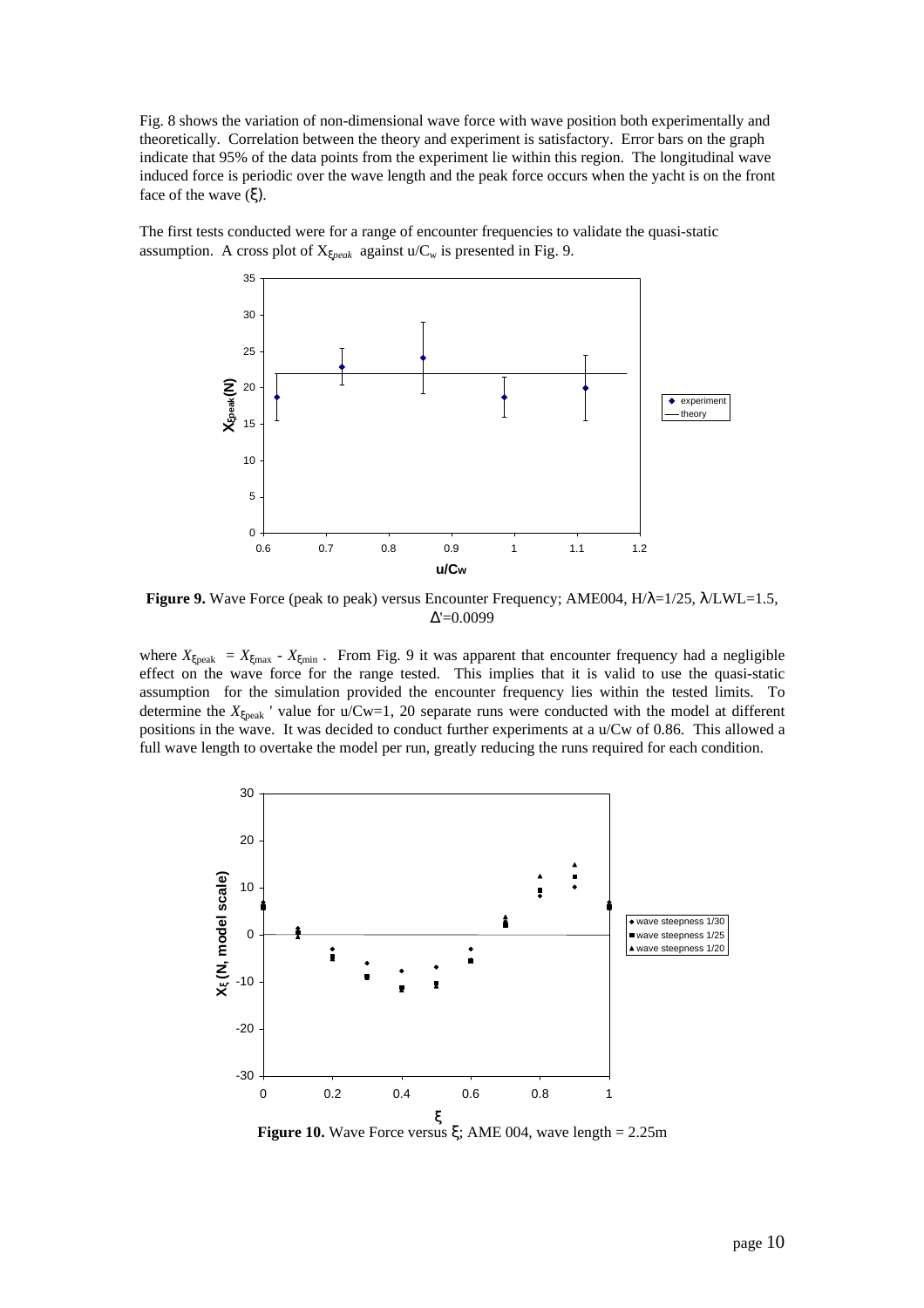Fig. 10 indicates the longitudinal wave force versus wave position for different wave heights. As expected the model experiences greater longitudinal wave force at higher wave height. Maximum wave force occurs when the crest is just forward of the aft perpendicular ( $\xi$ =0.9).



**Figure 11.** Wave Force versus Wave Position; AME 004, H/λ=1/25

Fig. 11 indicates the longitudinal wave force versus wave position for different wave lengths. The amplitude increases with wave length; however, because steepness is constant wave height also increases. The position of the maximum wave force shifts with wave length, due to the change in relative length of the hull compared to the wave length. In the case of the wave length equal to twice the vessel length, maximum wave force occurs when the entire hull in on the front of the wave (i.e.  $\xi =$ 0). In the case of the wave length equal to 1.5 times the vessel length the maximum wave force occurs when the wave crest is just forward of the AP, this corresponds to midships being on the front face of the wave  $(ξ=0.85)$ .

Fig. 12 shows the variation of wave force with wave steepness and wave length.



**Figure 12.** Wave Force versus Wave Steepness for different λ/LWL; AME004, Δ'=0.0099, u/Cw=0.85

Fig. 12 indicates that as wave steepness increases the wave force increases. At constant steepness, as the wave length increases the wave force also increases. The theory appears to predict wave forces with the greatest degree of accuracy at the middle and longer wave lengths. During ocean races yachts will tend to encounter wave lengths greater than 40m. A yacht in the Volvo 60 around the world yacht race, on average will spend 75% of its time sailing downwind in swells of wave length greater than 40m (λ/LWL=2) in the Southern Indian Ocean , Hogben and Lumb (1967).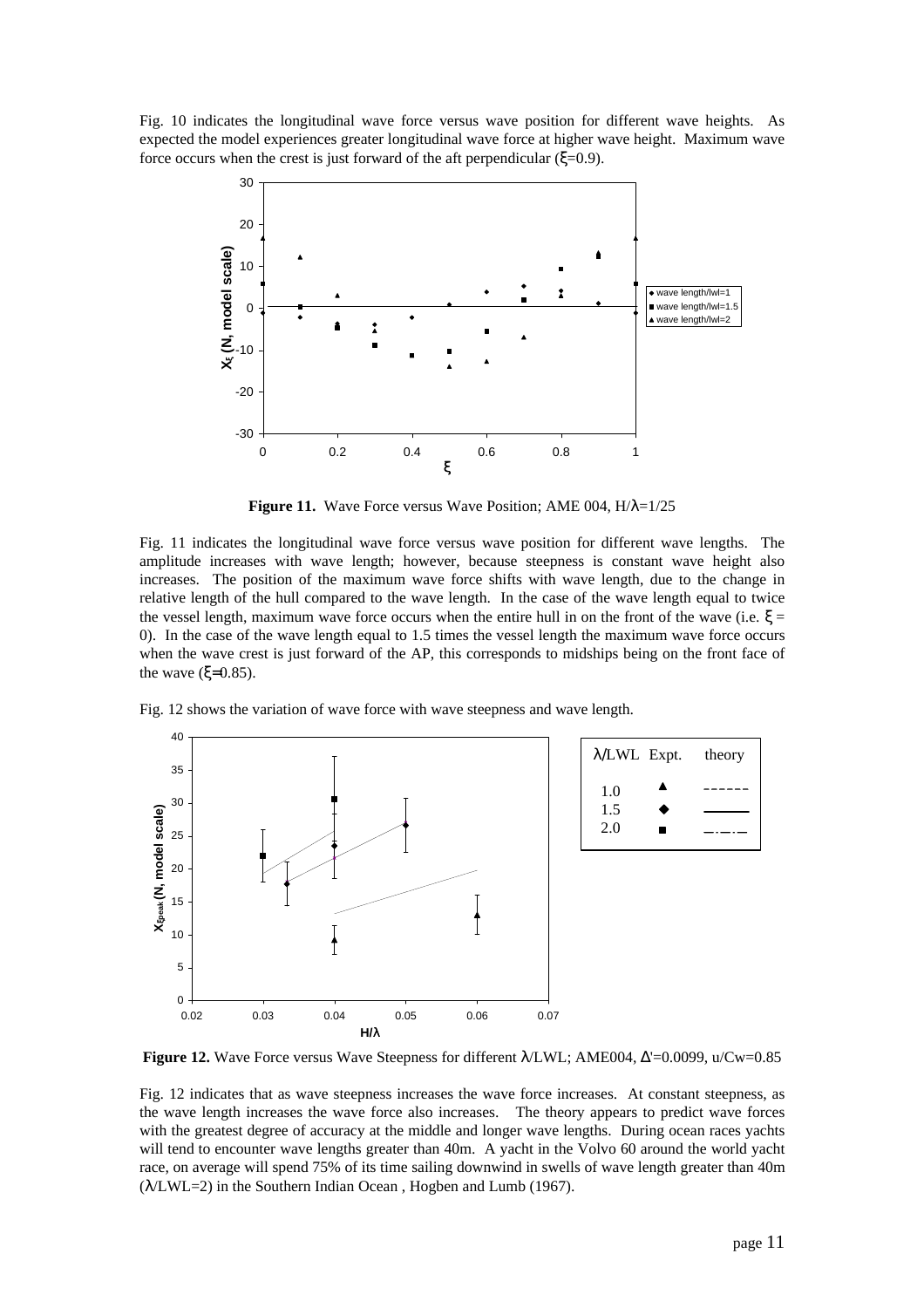

**Figure 13.** Wave Force versus Displacement; AME004, λ/LWL=1.5, H/λ=1/25, u/Cw=0.85

Fig. 13 shows the wave force variation with displacement, and as expected at large displacements (hence larger submerged volume) the wave force is greater. From the experimental results the gradient of the increase in wave force changes with displacement - this corresponds to the numerical results. This indicates that for this style of hull form the theory is able to predict the change in wave force due to a change in submerged hull form.

If the wave force is non-dimensionalised (as outlined below) with respect to wave height, then the experimental points, including the models of different displacements, tend to collapse onto each other

(Fig. 14). This suggests that the wave force is dependent on the wave height and midship area coefficient (Am).

$$
X_x = \frac{X_x}{0.5 \cdot \mathbf{r} \cdot \sqrt{Am \cdot H \cdot C_p}^2}
$$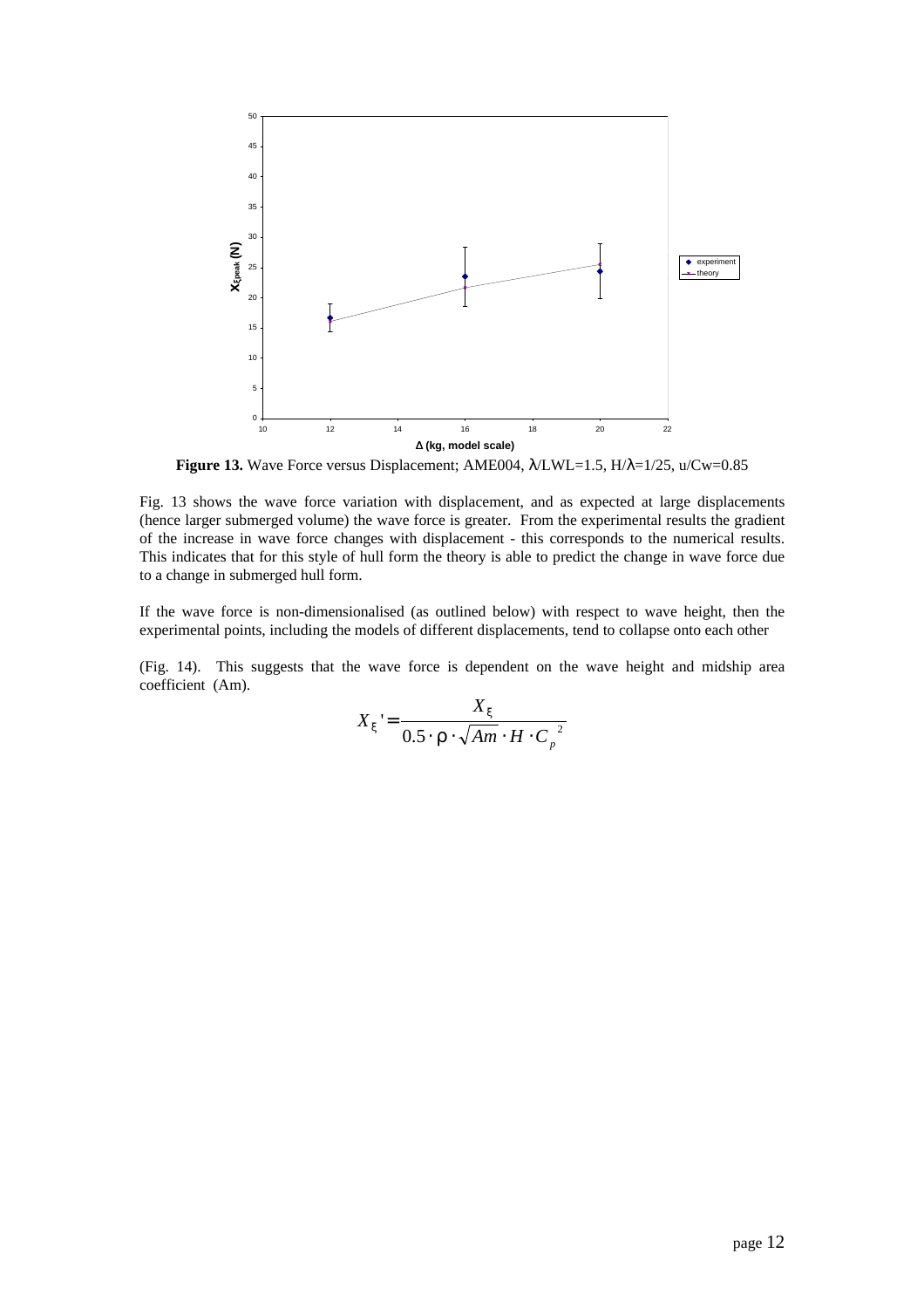

**Figure 14.** Wave Force versus Wave Steepness for different λ/LWL; AME004, Δ'=0.0099, u/Cw=0.85

The discrepancies between theory and experiment have been compared with previous work conducted on fishing trawlers, Fig. 15.



**Figure 15.** % discrepancy (between theory and experiment) versus λ/LWL for different λ/LWL

Where  $X_{\xi$ peak, %discrepancy =  $(X_{\xi$ theory- $X_{\xi}$ experiment)/ $X_{\xi}$ theory. At the middle wave length the present theory predicts the wave force exceptionally well. At the higher wave length error increases but is comparable with discrepanciess found by Thomas and Renilson (1991) and Tuite (1997). For wave lengths equal to ship length the error is the greatest; this may be due to inherent assumptions made when using the Froude-Krylov hypothesis, as outlined earlier. The assumption that the wave height is small and hence only integrating to the calm water line of the vessel is clearly violated when the wave amplitude is of the magnitude of the canoe body draft of the hull. This problem is not so evident with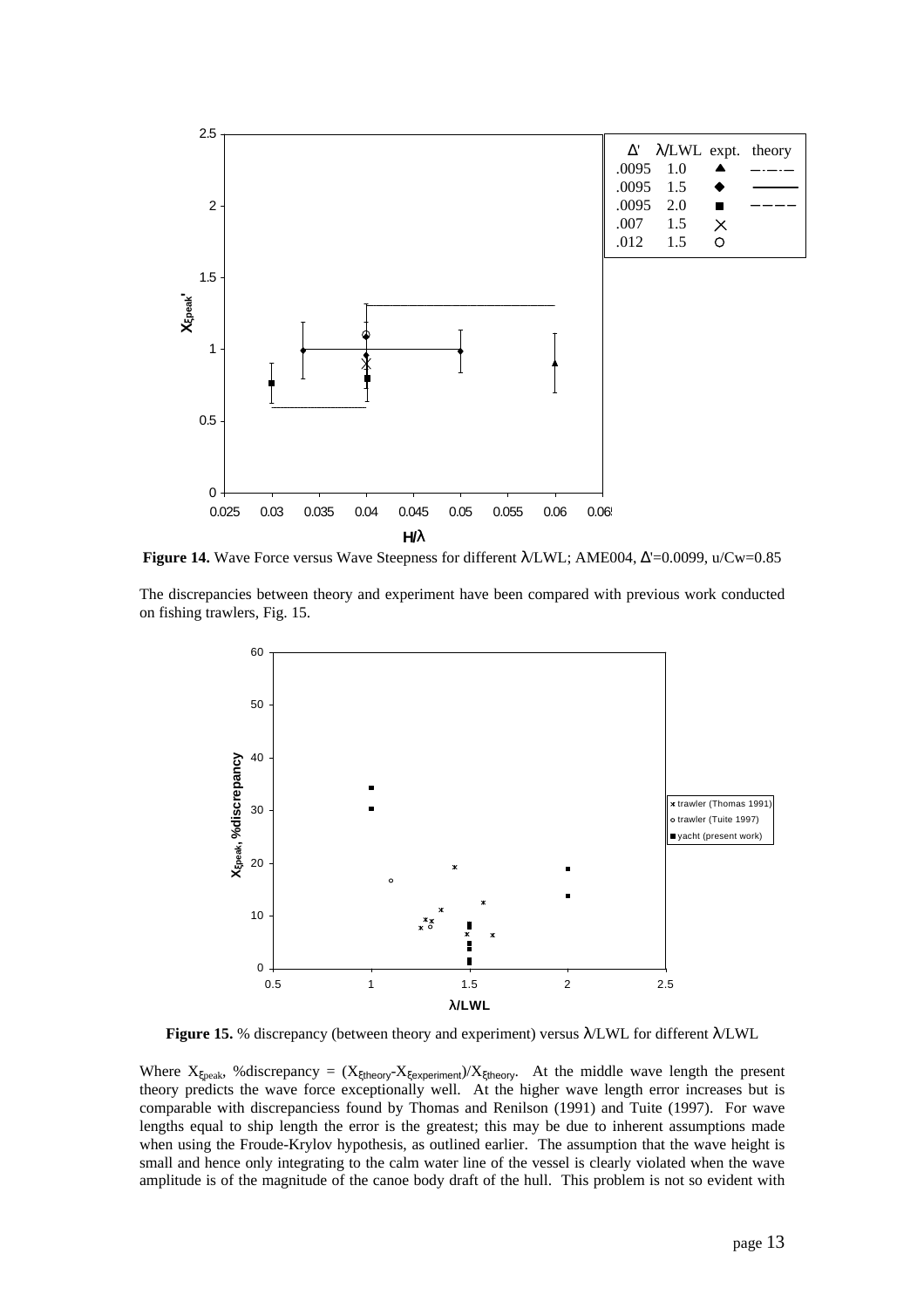fishing trawlers, having a much greater draft than the canoe body of a yacht hull form. The yachts also have significant stern and bow overhangs, which may be submerged when the wave is present but is not accounted for when only integrating to the still water line. Future additions to the code will include determining the wave force integrating to the dynamic wetted surface area.

# **7. CONCLUSIONS**

A numerical model has been developed to simulate the downwind performance of a specified yacht hull shape in waves. The resistance and wave force components of this model have been verified with experimental results. For the model tested:

- 1. The longitudinal wave induced force is periodic over the wave length and the peak force occurs when the yacht is on the front face of the wave.
- 2. The longitudinal wave force increases with wave height.
- 3. The wave force is independent of encounter frequency over the range of encounter frequencies tested (0.63<u/Cw<1.12).
- 4. The numerical model predicts the change in wave force due to a change in underwater hull form.
- 5. The calm water resistance numerical model appears appropriate.

# **8. NOMENCLATURE**

| $A_{0-6}$        | coefficients in resistance model                                | $\boldsymbol{k}$                   | wave number                                  |
|------------------|-----------------------------------------------------------------|------------------------------------|----------------------------------------------|
| $A_M$            | area main sail                                                  | LCB                                | longitudinal centre of buoyancy              |
| $A_J$            | area jib                                                        | LPG                                | perpendicular of longest jib                 |
| $A_S$            | area spinnaker                                                  | LWL                                | waterline length                             |
| $A_F$            | area foretriangle                                               | $\mathfrak{m}$<br>$\boldsymbol{P}$ | mass<br>main luff length                     |
| $A_M$            | midship sectional area                                          | $R_f$                              | frictional resistance                        |
| $A_N$            | nominal sail area                                               | $R_n$                              | Reynolds number                              |
| AP               | aft perpendicular                                               |                                    |                                              |
| $B_{wl}$         | waterline beam                                                  | $R_{nc}$                           | Reynolds number, canoe body                  |
| $\boldsymbol{B}$ | maximum beam                                                    | $R_{nk}$                           | Reynolds number, keel                        |
| $C_{D}$          | drag coefficient                                                | $R_{nr}$                           | Reynolds number, rudder                      |
| $C_{DI}$         | induced drag coefficient                                        | $R_{r}$                            | residuary resistance                         |
| $C_{DO}$         | mast and topsides drag coefficient                              | $R_{t}$                            | total calm water resistance                  |
| $C_{L}$          | lift coefficient                                                | $S_c$                              | wetted surface area, canoe body              |
| $C_p$            | prismatic coefficient                                           | $S_k$                              | wetted surface area, keel                    |
| $C_{DP}$         | coefficient of viscous drag                                     | $S_r$                              | wetted surface area, rudder                  |
| $C_{DPM}$        | coefficient of viscous drag main                                | <b>SL</b>                          | spinnaker luff length                        |
| $C_{DPJ}$        | coefficient of viscous drag jib                                 | $\boldsymbol{T}$                   | aerodynamic thrust provided by sails         |
| $C_{DPS}$        | coefficient of viscous drag spinnaker                           | $\dot{u}$                          | acceleration in x direction                  |
| $C_w$            | wave phase velocity                                             | u                                  | velocity in x direction                      |
| $\overline{c}_r$ | average rudder chord length                                     | $\mathcal{V}$                      | velocity in y direction                      |
| $\overline{c}_k$ | average keel chord length                                       | $V_{wa}$<br>$V_w$                  | apparent wind velocity<br>true wind velocity |
| E                | main foot length                                                | $\boldsymbol{X}$                   | surge force                                  |
| <i>EHM</i>       | effective height of mast                                        | $X_u$                              | added mass in x direction                    |
|                  | <b>EMDC</b> average mast diameter                               | $X_{\mathbf{x}}$                   | surge force as a function of wave pos.       |
| <b>FA</b>        | average freeboard                                               | $X_{\text{Xpeak}}$                 | peak to peak surge force                     |
| <b>FP</b>        | fwd perpendicular                                               | Y                                  | sway force                                   |
| g                | gravity                                                         |                                    |                                              |
| H                | wave height                                                     | $\boldsymbol{b}$                   | apparent wind direction                      |
| $\boldsymbol{I}$ | height of foretriangle                                          | $\Delta_c$                         | canoe body displacement                      |
| J<br>IMS         | foot length of foretriangle<br>international measurement system | $\Delta'$                          | non dimensional displacement                 |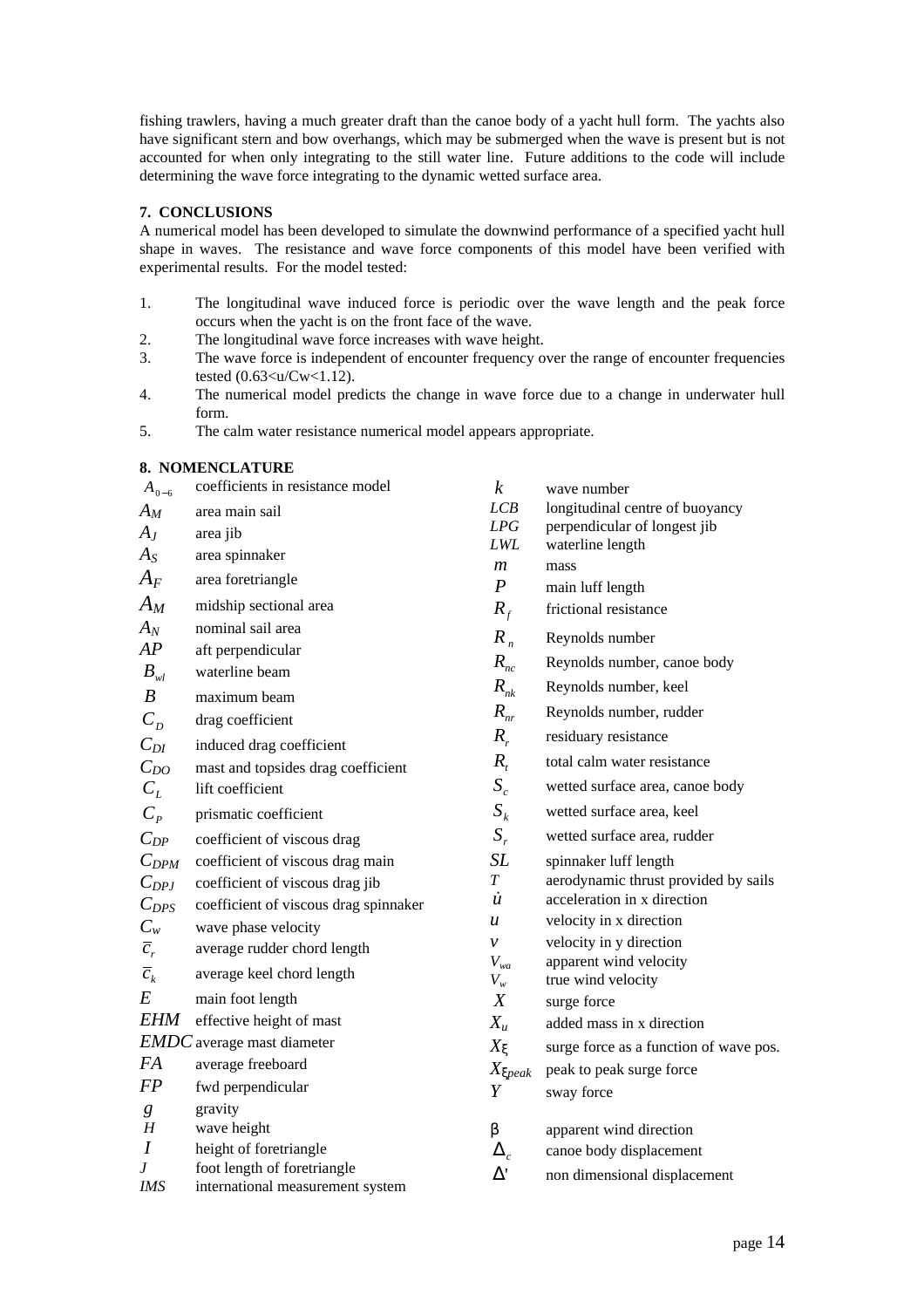| $\mathbf{r}$          | water density                    | $q_{\rm a}$ | apparent wind angle                 |
|-----------------------|----------------------------------|-------------|-------------------------------------|
| $\mathbf{r}_a$        | air density                      | X           | distance from wave crest to transom |
|                       | volume of canoe body             | λ<br>n      | wave length<br>viscosity            |
| u<br>$\boldsymbol{q}$ | viscosity of water<br>wind angle | Z           | wave amplitude                      |

Non-dimensionalisation methods:

| 1.               | Displacement             | $\Delta = \frac{1}{0.5 \cdot \mathbf{r} \cdot L^3}$                          |  |
|------------------|--------------------------|------------------------------------------------------------------------------|--|
| 2.               | Wave induced surge force | $X_x = \frac{X}{0.5 \cdot \mathbf{r} \cdot \sqrt{Am \cdot H \cdot {C_p}^2}}$ |  |
| 3.               | Calm water resistance    | $C_t = \frac{\text{Resistance}}{0.5 \cdot \mathbf{r} \cdot S \cdot V^2}$     |  |
| $\overline{4}$ . | Vessel velocity          | $Fn = \frac{V}{\sqrt{g \cdot lwl}}$                                          |  |
| 5.               | Vessel position in wave  | distance from wave crest to AP<br>$\mathbf{x} =$                             |  |
|                  |                          | wave length                                                                  |  |

#### **8. REFERENCES**

Abbot, I. and von Doenhoff, A. (1949), "Theory of Wing Sections" New York: McGraw Hill.

Acevedo, M.L., Mazarredo, L., Editors ( 15-23 September 1957) Eighth International Towing Tank Conference, Proceedings, Madrid.

DeSaix, P. (1968), "Model studies of two 30' W.L. cruising yachts" Davidson Laboratory, Hoboken, New Jersey.

Du Cane,P. (1957), "Model evaluation of four high speed hull forms in following and head sea conditions" Proceedings, Symposium on behaviour of ships in a seaway.

Falsone, J. (1997), "Model Tests of the PACT Base America's Cup Hull in Following Seas" SNAME 13<sup>th</sup> CSYS, Annapolis, M.D.

Grim O.K. (1962), "Surging motion and broaching tendencies in severe following seas" Davidson Laboratory Report R-929.

Gerritsma, J., Keuning, J.A. and Onnink, R. (1991) "The Delft Systematic Series II experiments", 10<sup>th</sup> Chesapeake Sailing Yacht Symposium, Annapolis.

Hazen G.S. (1980), "A model of sail aerodynamics for diverse rig types", New England Sailing Yacht Symposium.

Hogben and Lumb (1967), "Ocean Wave Statistics", LONDON : Her Majesty's Stationary Office.